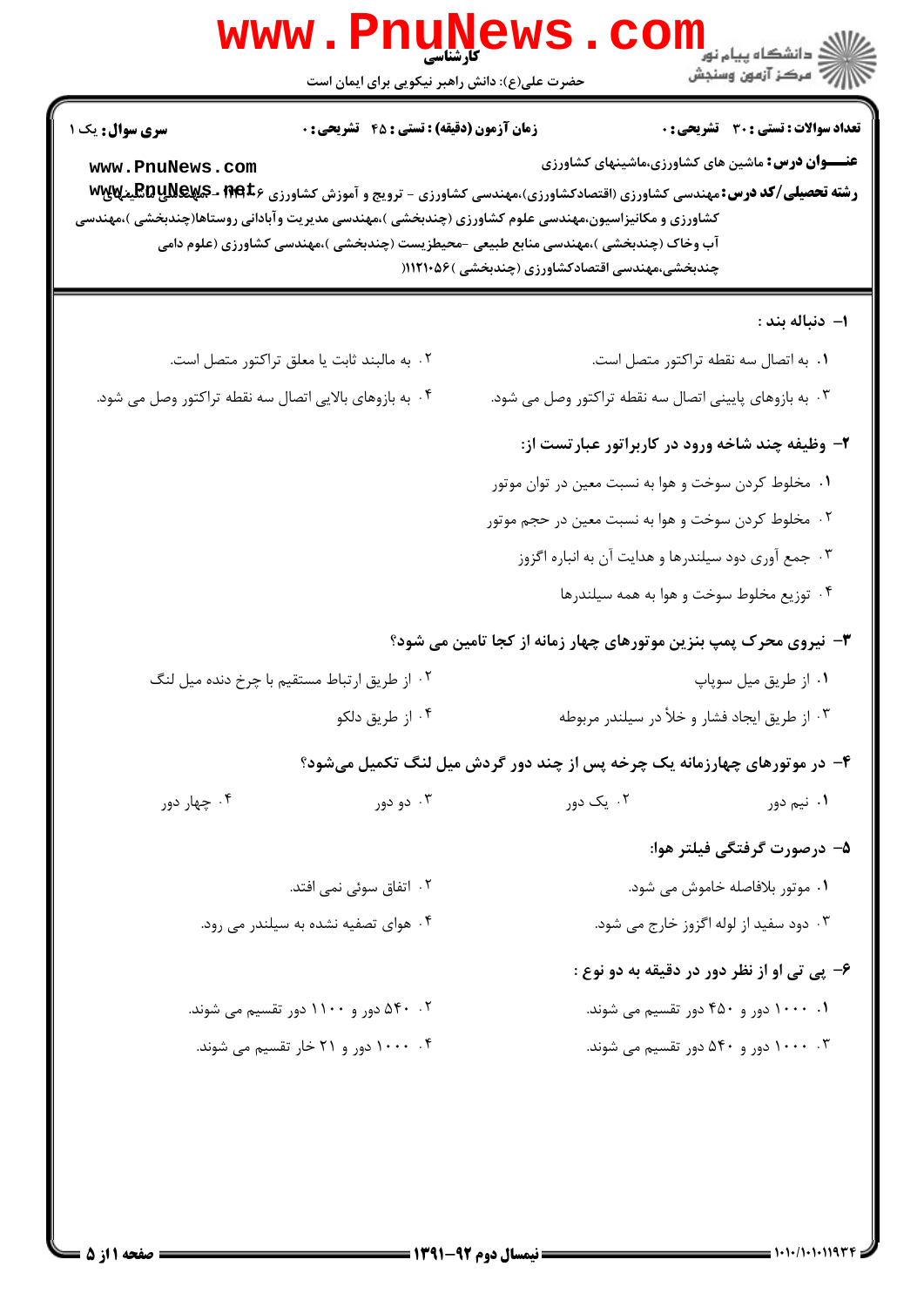| <b>www.PnuNewS</b><br>کارشناسی<br>حضرت علی(ع): دانش راهبر نیکویی برای ایمان است                                                                                                                                                                                                                                                                                                                                                         | ڪ دانشڪاه پيا <sub>م</sub> نور<br><mark>√</mark> مرڪز آزمون وسنڊش                                                                                                                                                                                   |
|-----------------------------------------------------------------------------------------------------------------------------------------------------------------------------------------------------------------------------------------------------------------------------------------------------------------------------------------------------------------------------------------------------------------------------------------|-----------------------------------------------------------------------------------------------------------------------------------------------------------------------------------------------------------------------------------------------------|
| <b>زمان آزمون (دقیقه) : تستی : 45 قشریحی : 0</b><br><b>سری سوال :</b> ۱ یک<br>www.PnuNews.com<br><b>رشته تحصیلی/کد درس: م</b> هندسی کشاورزی (اقتصادکشاورزی)،مهندسی کشاورزی - ترویج و آموزش کشاورزی <b>۱۹۹</b> ۵۶۰ <b>-RyS پیلایی تا</b><br>کشاورزی و مکانیزاسیون،مهندسی علوم کشاورزی (چندبخشی )،مهندسی مدیریت وآبادانی روستاها(چندبخشی )،مهندسی<br>آب وخاک (چندبخشی )،مهندسی منابع طبیعی -محیطزیست (چندبخشی )،مهندسی کشاورزی (علوم دامی | <b>تعداد سوالات : تستي : 30 ٪ تشريحي : 0</b><br><b>عنـــوان درس:</b> ماشین های کشاورزی،ماشینهای کشاورزی<br>)چندبخشی،مهندسی اقتصادکشاورزی (چندبخشی )۱۱۲۱۰۵۶                                                                                          |
|                                                                                                                                                                                                                                                                                                                                                                                                                                         | ۷- برای نگهداری باطری برای یک مدت طولانی می بایست:<br>۰۱ ابتدا آن را شارژ و سپس در جایی نگهداری کنیم.<br>۰۲ بدون کار خاصی آن را از روی ماشین باز کرده و در جایی نگهداری کنیم.<br>۰۳ پس از شارژ کامل اسید آن را خالی کرده و در جایی نگهداری می کنیم. |
| ۰۲ بعد از نقطه مرگ پایین                                                                                                                                                                                                                                                                                                                                                                                                                | ۰۴ نیازی به شارژ کامل نمی باشد فقط آب اسید را خالی کرده و در جایی نگه می داریم.<br>۸- در یک موتور چهار زمانه دیزلی ، سوپاپ هوا معمولاً در چه زمانی باز میشود؟<br>۰۱ بعد از نقطه مرگ بالا                                                            |
| ۰۴ قبل از نقطه مرگ بالا<br>۲. کلاچ از درگیری خارج شود.<br>۰۴ دنده درگیر باشد.                                                                                                                                                                                                                                                                                                                                                           | ۰۳ قبل از نقطه مرگ پایین<br>۹- محور پی تی او چرخ گرد در تراکتور چه موقع از حرکت می ایستد؟<br>۰۱ دنده خلاص باشد.<br>۰۳ کلاچ در گیر باشد.                                                                                                             |
| ۰۲ کاهش سرعت دورانی و افزایش گشتاور<br>۰۴ کاهش سرعت پیشروی                                                                                                                                                                                                                                                                                                                                                                              | ∙۱- کاهنده نهایی در سیستم انتقال نیرو به چه منظور مورد استفاده قرار میگیرد؟<br>۰۱ کاهش گشتاور<br>۰۳ افزایش سرعت دورانی چرخها                                                                                                                        |
| ۰۲ کم کردن تلفات توان در دستگاه انتقال از توان اصطکاکی<br>۰۴ توان خالص موتور                                                                                                                                                                                                                                                                                                                                                            | 11- توان مالبندي عبارتست از:<br>٠١ توان قابل استفاده روى چرخها<br>۰۳ توان قابل حصول روی محور تواندهی                                                                                                                                                |
| ۰۲ کاربرد آن سبب کاهش رطوبت خاک می شود.<br>۰۴ جزء خاک ورزی ثانویه است.                                                                                                                                                                                                                                                                                                                                                                  | ۱۲– از مهمترین ویژ گی های گاوآهن چیزل این است که:<br>۰۱ خاک را فقط خرد می کند.<br>۰۳ در خاک نفوذ و آن را بر می گرداند.                                                                                                                              |
| ۰۲ افزایش مقاومت کششی می شود.<br>۰۴ کاهش سپس افزایش مقاومت کششی می شود.                                                                                                                                                                                                                                                                                                                                                                 | ۱۳- در ادوات خاک ورزی افزایش سرعت پیشروی باعث:<br>۰۱ کاهش مقاومت کششی می شود.<br>۰۳ افزایش سپس کاهش مقاومت کششی می شود.                                                                                                                             |
|                                                                                                                                                                                                                                                                                                                                                                                                                                         | <b>ـــــ ن</b> مسال دوم ۹۲-۱۳۹۱ <del>ــــــ</del>                                                                                                                                                                                                   |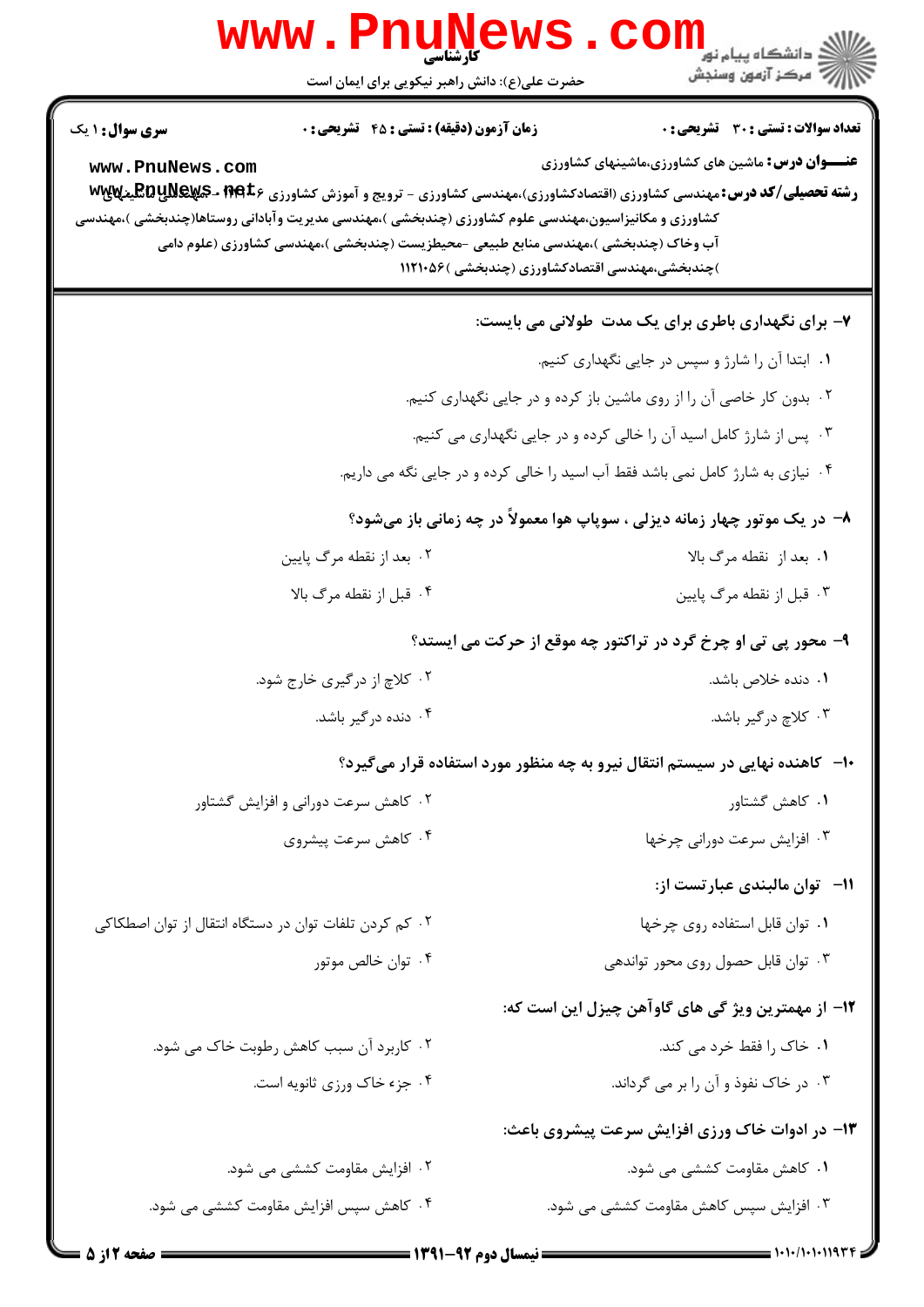| <b>WWW</b>                                | حضرت علی(ع): دانش راهبر نیکویی برای ایمان است                                                                                                                                                                                                                                                       |                                                                         | ڪ دانشڪاه پيام نور<br>7- مرڪز آزمون وسنڊش                                                        |
|-------------------------------------------|-----------------------------------------------------------------------------------------------------------------------------------------------------------------------------------------------------------------------------------------------------------------------------------------------------|-------------------------------------------------------------------------|--------------------------------------------------------------------------------------------------|
| <b>سری سوال : ۱ یک</b><br>www.PnuNews.com | <b>زمان آزمون (دقیقه) : تستی : 45 تشریحی : 0</b><br><b>رشته تحصیلی/کد درس:</b> مهندسی کشاورزی (اقتصادکشاورزی)،مهندسی کشاورزی - ترویج و آموزش کشاورزی <b>۱۹۹</b> ۵۶ <b>- ERU پهنگلایا ته</b><br>کشاورزی و مکانیزاسیون،مهندسی علوم کشاورزی (چندبخشی )،مهندسی مدیریت وآبادانی روستاها(چندبخشی )،مهندسی |                                                                         | تعداد سوالات : تستي : 30 ٪ تشريحي : 0<br><b>عنـــوان درس:</b> ماشین های کشاورزی،ماشینهای کشاورزی |
|                                           | آب وخاک (چندبخشی )،مهندسی منابع طبیعی -محیطزیست (چندبخشی )،مهندسی کشاورزی (علوم دامی                                                                                                                                                                                                                | )چندبخشی،مهندسی اقتصادکشاورزی (چندبخشی )۱۱۲۱۰۵۶                         |                                                                                                  |
|                                           |                                                                                                                                                                                                                                                                                                     |                                                                         | ۱۴- نام دیگر ساب سویلر چیست؟                                                                     |
| ۰۴ برگرداندار                             | ۰۳ زیرشکن                                                                                                                                                                                                                                                                                           | ۰۲ دوار                                                                 | ۰۱ شفره ای                                                                                       |
|                                           |                                                                                                                                                                                                                                                                                                     | ۱۵– وظیفه اصلی پیش بر بشقابی در گاوآهن برگرداندار:                      |                                                                                                  |
|                                           | ۲. خرد کردن کلوخ می باشد.                                                                                                                                                                                                                                                                           |                                                                         | ٠١ تسطيح اوليه مي باشد.                                                                          |
|                                           | ۰۴ برش عمودی لایه سطحی خاک می باشد.                                                                                                                                                                                                                                                                 |                                                                         | ۰۳ برش افقی لایه سطحی خاک می باشد.                                                               |
|                                           |                                                                                                                                                                                                                                                                                                     |                                                                         | ۱۶– وظیفه غلتک عبارتست از:                                                                       |
|                                           | ۰۲ افزایش رطوبت خاک                                                                                                                                                                                                                                                                                 |                                                                         | ۰۱ افزایش تماس بذر و خاک                                                                         |
|                                           | ۰۴ خرد کردن خاک                                                                                                                                                                                                                                                                                     |                                                                         | ۰۳ کاهش رطوبت بذر در خاک                                                                         |
|                                           |                                                                                                                                                                                                                                                                                                     |                                                                         | ۱۷– کدام عبارت صحیح است؟                                                                         |
|                                           |                                                                                                                                                                                                                                                                                                     | ۰۱ کاربرد ماله پس از هرس زدن به منظور همواری بیشتر سطح خاک میباشد.      |                                                                                                  |
|                                           |                                                                                                                                                                                                                                                                                                     | ۰۲ کاربرد ماله قبل از هرس زدن به منظور ایجاد سطحی صاف می باشد.          |                                                                                                  |
|                                           |                                                                                                                                                                                                                                                                                                     | ۰۳ کاربرد ماله بعد از خاک ورزی ثانویه به منظور افزایش رطوبت بذر میباشد. |                                                                                                  |
|                                           |                                                                                                                                                                                                                                                                                                     | ۰۴ کاربرد ماله بعد از ساب سویلر به منظور شخم عمود بر هم در زمین میباشد. |                                                                                                  |
|                                           | ۱۸– دو نوع از ادوات خاک ورزی اولیه و دو نوع از ادوات خاک ورزی ثانویه به ترتیب عبارتند از:                                                                                                                                                                                                           |                                                                         |                                                                                                  |
|                                           |                                                                                                                                                                                                                                                                                                     | ۰۱ گاوآهنهای بشقابی و برگرداندار - پشته ساز و زیر شکن                   |                                                                                                  |
|                                           |                                                                                                                                                                                                                                                                                                     | ۰۲ گاوآهن چیزل و هرس بشقابی - روتوتبلر و مالچینگها                      |                                                                                                  |
|                                           |                                                                                                                                                                                                                                                                                                     | ۰۳ گاوآهن برگرداندار و زیر شکن - هرس بشقابی و کولتیواتور                |                                                                                                  |
|                                           |                                                                                                                                                                                                                                                                                                     | ۰۴ گاوآهن دوار و وجین کنها - زیرشکن و غلتکها                            |                                                                                                  |
|                                           |                                                                                                                                                                                                                                                                                                     |                                                                         | ۱۹- کار اصلی موزع عبارتست از:                                                                    |
|                                           | ۰۲ سنجش میزان بذر مورد نیاز و تحویل به لوله سقوط<br>۰۴ دریافت نیرو از چرخ زمین و چرخش در داخل مخزن                                                                                                                                                                                                  |                                                                         | ۰۱ سنجش بذر و قراردهی در خاک<br>۰۳ اندازه گیری ابعاد بذر در مخزن بذر                             |
|                                           |                                                                                                                                                                                                                                                                                                     |                                                                         |                                                                                                  |
| ۰۴ پاشنه                                  | ۲۰- قطعه جلو صفحه برگردان است که بیش از بقیه قسمت های صفحه برگردان ساییده میشود؟<br>۰۳ کفش                                                                                                                                                                                                          | ۰۲ سرخیش                                                                | ۰۱ پیشانی                                                                                        |
|                                           |                                                                                                                                                                                                                                                                                                     |                                                                         |                                                                                                  |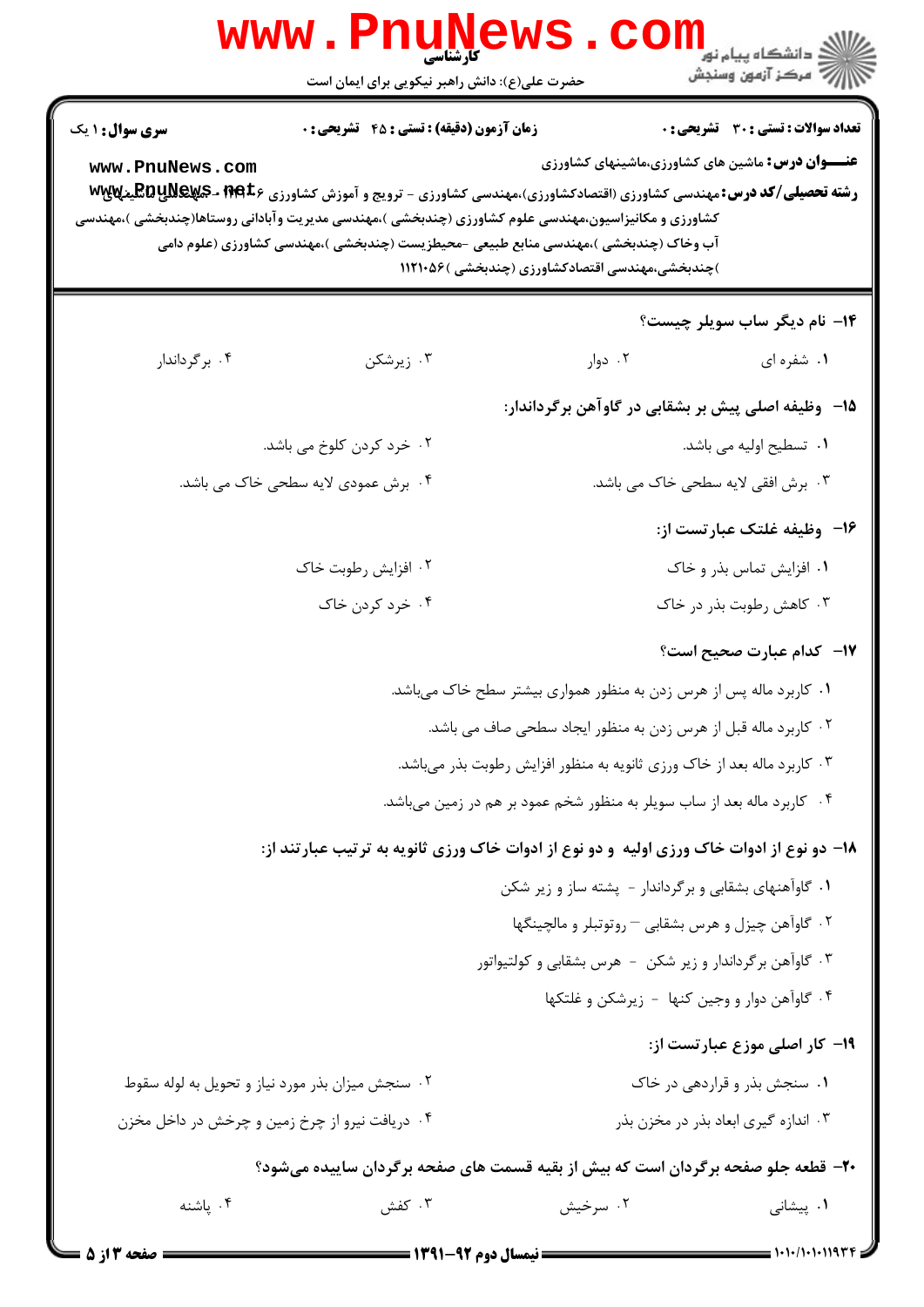| www.Pnune<br>حضرت علی(ع): دانش راهبر نیکویی برای ایمان است                                                                                                                                                                                                                                                                                                                                                                             | ر دانشڪاه پيام نور <mark>−</mark><br>ا∛ مرکز آزمون وسنڊش                                                                                                                        |
|----------------------------------------------------------------------------------------------------------------------------------------------------------------------------------------------------------------------------------------------------------------------------------------------------------------------------------------------------------------------------------------------------------------------------------------|---------------------------------------------------------------------------------------------------------------------------------------------------------------------------------|
| <b>زمان آزمون (دقیقه) : تستی : 45 تشریحی : 0</b><br><b>سری سوال : ۱ یک</b><br>www.PnuNews.com<br><b>رشته تحصیلی/کد درس:</b> مهندسی کشاورزی (اقتصادکشاورزی)،مهندسی کشاورزی - ترویج و آموزش کشاورزی <b>۱۹۹</b> ۵۶۰ <b>-RyS پیلایی تا</b><br>کشاورزی و مکانیزاسیون،مهندسی علوم کشاورزی (چندبخشی )،مهندسی مدیریت وآبادانی روستاها(چندبخشی )،مهندسی<br>آب وخاک (چندبخشی )،مهندسی منابع طبیعی -محیطزیست (چندبخشی )،مهندسی کشاورزی (علوم دامی | <b>تعداد سوالات : تستی : 30 ٪ تشریحی : 0</b><br><b>عنـــوان درس:</b> ماشین های کشاورزی،ماشینهای کشاورزی<br>)چندبخشی،مهندسی اقتصادکشاورزی (چندبخشی )۱۱۲۱۰۵۶                      |
| ۰۲ تقریباً دو سوم شعاع پاشش سفر قبلی را بپوشاند.<br>۰۴ تقریباً لبه های شعاع پاشش سفر قبلی را بپوشاند.                                                                                                                                                                                                                                                                                                                                  | <b>۲۱</b> - همپوشانی در بذر افشان ها در هر سفر می بایست:<br>۰۱ تقریباً یک سوم شعاع پاشش سفر قبلی را بپوشاند.<br>۰۳ تقریباً نصف شعاع پاشش سفر قبلی را بپوشاند.                   |
| ۰۲ عمق کار در ردیفها و فاصله بوته ها از هم<br>۰۴ کشت در روی جوی پشته ها و فاصله معین روی ردیف                                                                                                                                                                                                                                                                                                                                          | <b>۲۲</b> - دو تفاوت عمده ردیف کارها نسبت به خطی کار ها عبارتند از:<br>۰۱ فاصله ردیفها ۱۰ سانتیمتر و فاصله معین روی ردیف<br>۰۳ فاصله ردیفها ۴۰ سانتیمتر و فاصله معین روی ردیف   |
| ۰۲ برنج، سیب زمینی، بادمجان<br>۰۴ برنج، فلفل سبز، هويج                                                                                                                                                                                                                                                                                                                                                                                 | <b>۲۳</b> - نشا کارها برای چه محصولاتی استفاده می شود؟<br>٠١. برنج، فلفل سبز، بادمجان<br>۰۳ چغندر، برنج ، سیب زمینی                                                             |
| ۰۲ کود پاشی کود مایع دامی<br>۰۴ کود کار                                                                                                                                                                                                                                                                                                                                                                                                | ۲۴- کدام ماشین کشاورزی معمولا از نوع سوار شونده است؟<br>۰۱ کود پاشی کود جامد دامی<br>۰۳ کود پاش گریز از مرکز (سانتریفوژ)                                                        |
| ٠٢ سم پاش پشت تراكتورى (لانس دار)<br>۰۴ سم پاش چرخ دار موتوری                                                                                                                                                                                                                                                                                                                                                                          | ۲۵- کدام یک از سم پاشها برای سم پاشی درختان بلند مناسبتر است؟<br>٠١ سم پاش بادبزنی<br>۰۳ سم پاش زنبه ای                                                                         |
| ۰۲ از محور تواندهی تراکتور<br>۰۴ از باطری تراکتور                                                                                                                                                                                                                                                                                                                                                                                      | ۲۶- توان پمپ سم پاش مزرعه ای چگونه تأمین می شود؟<br>۰۱ از پمپ هیدرولیک تراکتور<br>۰۳ از الکترو موتور سرخود<br>۲۷- در سمپاش پشتی موتوری معمولاً از چه نوع موتوری استفاده می شود؟ |
| ۰۲ دیزلی تک سیلندر دو زمانه<br>۰۴ بنزینی تک سیلندر دو زمانه                                                                                                                                                                                                                                                                                                                                                                            | ۰۱ بنزینی تک سیلندر چهار زمانه<br>۰۳ دیزلی تک سیلندر چهار زمانه                                                                                                                 |

 $= 1.1 - 11.1194$